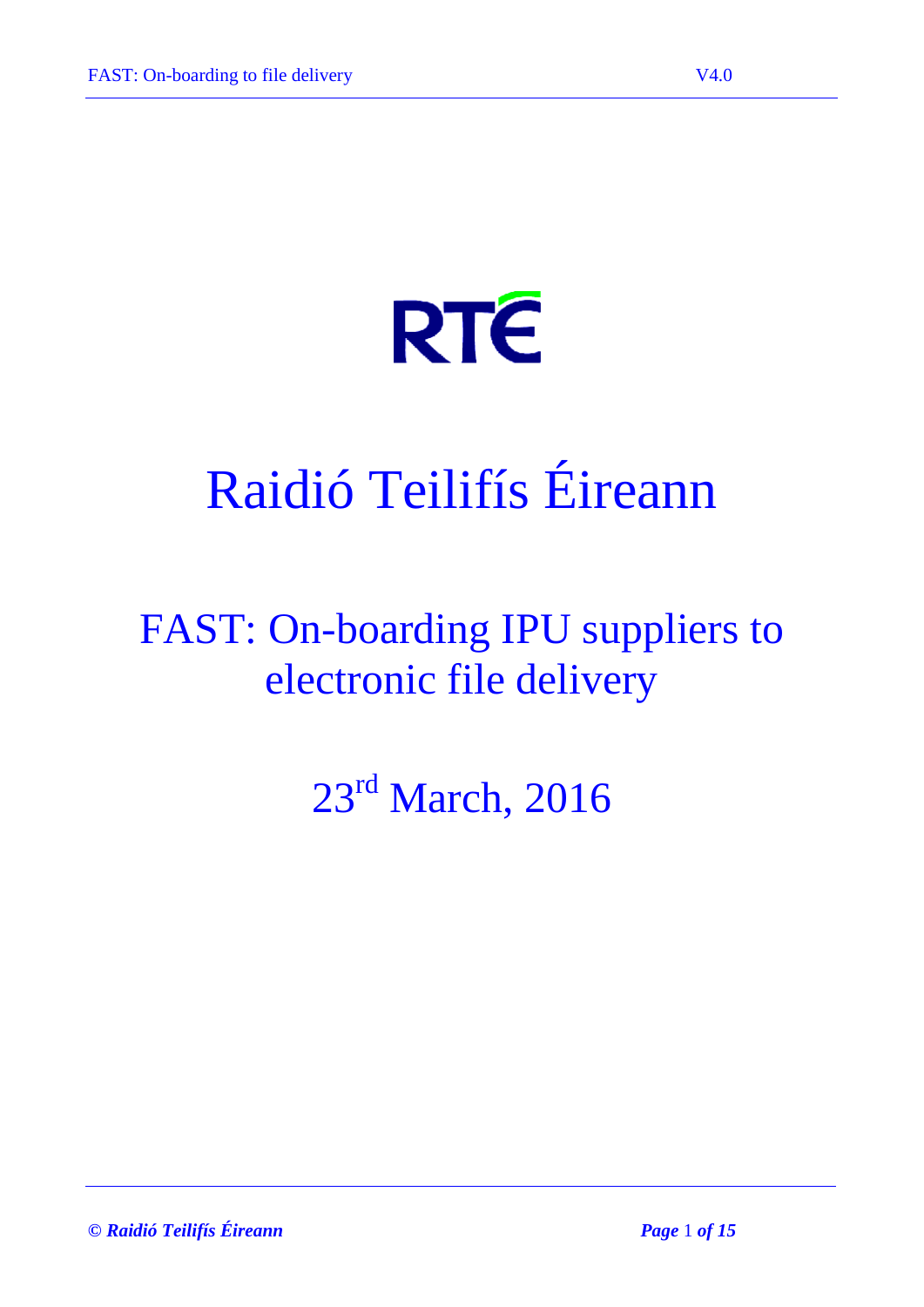#### **TABLE OF CONTENTS**

|                | 1.1 |  |
|----------------|-----|--|
|                |     |  |
|                |     |  |
|                |     |  |
|                |     |  |
|                |     |  |
|                |     |  |
|                |     |  |
| 5 <sup>1</sup> |     |  |
|                |     |  |
|                |     |  |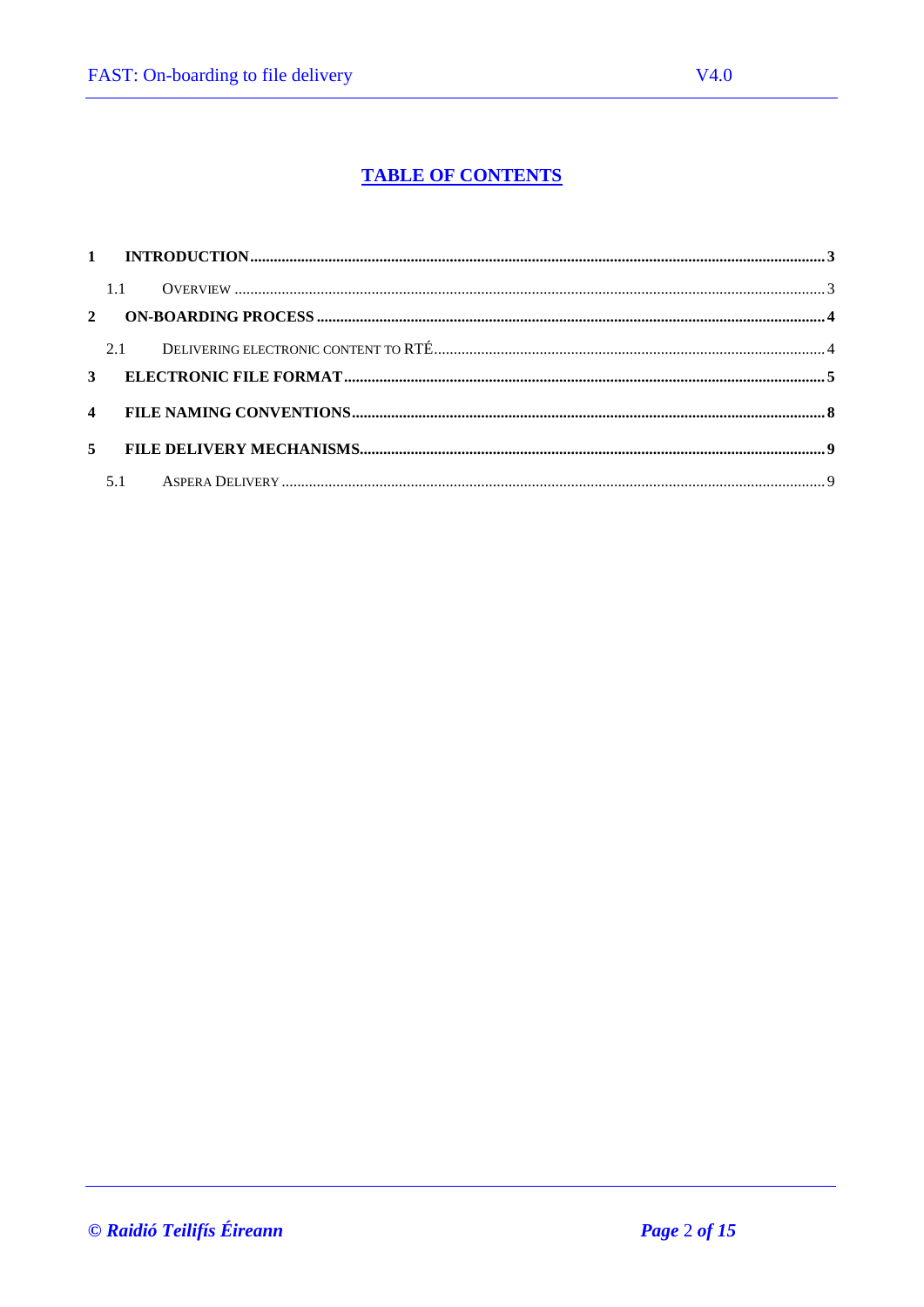#### <span id="page-2-1"></span><span id="page-2-0"></span>**1 Introduction**

#### **1.1 Overview**

FAST (File Acquisition Server Technology) is part of the overall RTÉ digital strategy moving from tape to server based technology. RTÉ is replacing its video tape-based broadcast systems with a system based on the acquisition, management and storage of material as electronic files. FAST also creates an environment where HD material can be delivered in electronic form, prepared for transmission, broadcast and stored for further use. It will enable transmission of commissioned and acquired programmes which are delivered in file format and will allow RTÉ to increase the level of content broadcast in HD format.

The purpose of this document is to specify the procedure for suppliers of commissioned programmes to deliver HD files which adhere to RTÉ's file specification. This document provides the details of the delivery mechanism through which RTÉ will receive files from suppliers and will be used to assist stakeholders through the process to successful on-boarding.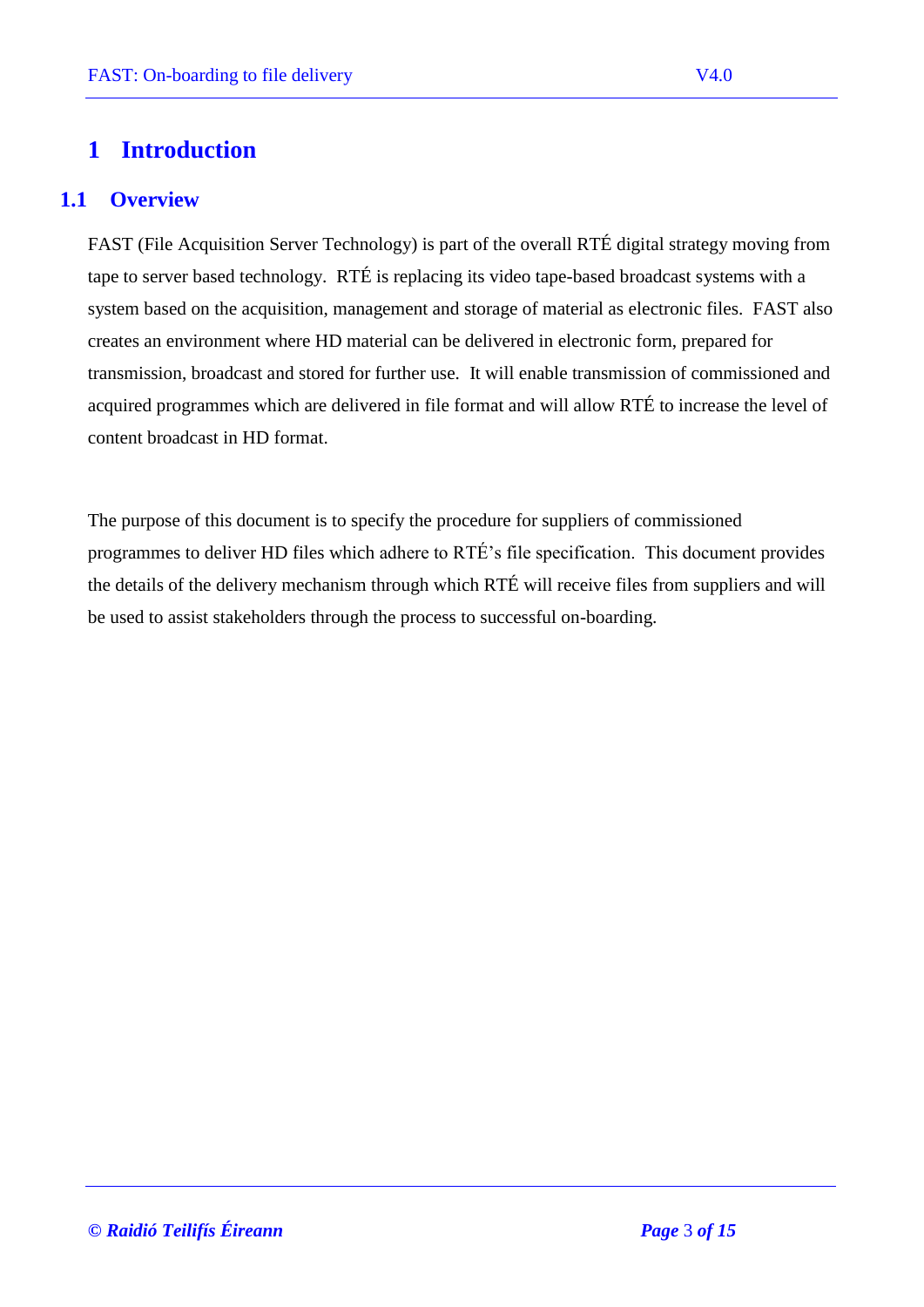#### <span id="page-3-0"></span>**2 On-boarding Process**

#### <span id="page-3-1"></span>**2.1 Delivering electronic content to RTÉ**

Step 1: Independent Producer agrees delivery dates/time for all episodes with Genre Head. RTÉ Business/Legal Affairs confirms full delivery details in contract.

Step 2: At least six weeks prior to delivery date, Independent Producer contacts fileonboardingDL@RTE.ie to confirm where programme will be on-boarded from.

Step 3: Independent Producer sends three minute test file as per enclosed RTÉ's file specification and file naming convention via agreed file delivery mechanism as outlined below.

Step 4: On-boarding team will test file and notify Independent Producer with results.

Step 5: In the event of a file failing, Independent Producer sends another test file with changes required as notified by on-boarding team.

Step 6: In the event of a file passing, on-boarding team will sign of on successful process. RTÉ can then receive full programmes on file from Independent Producer.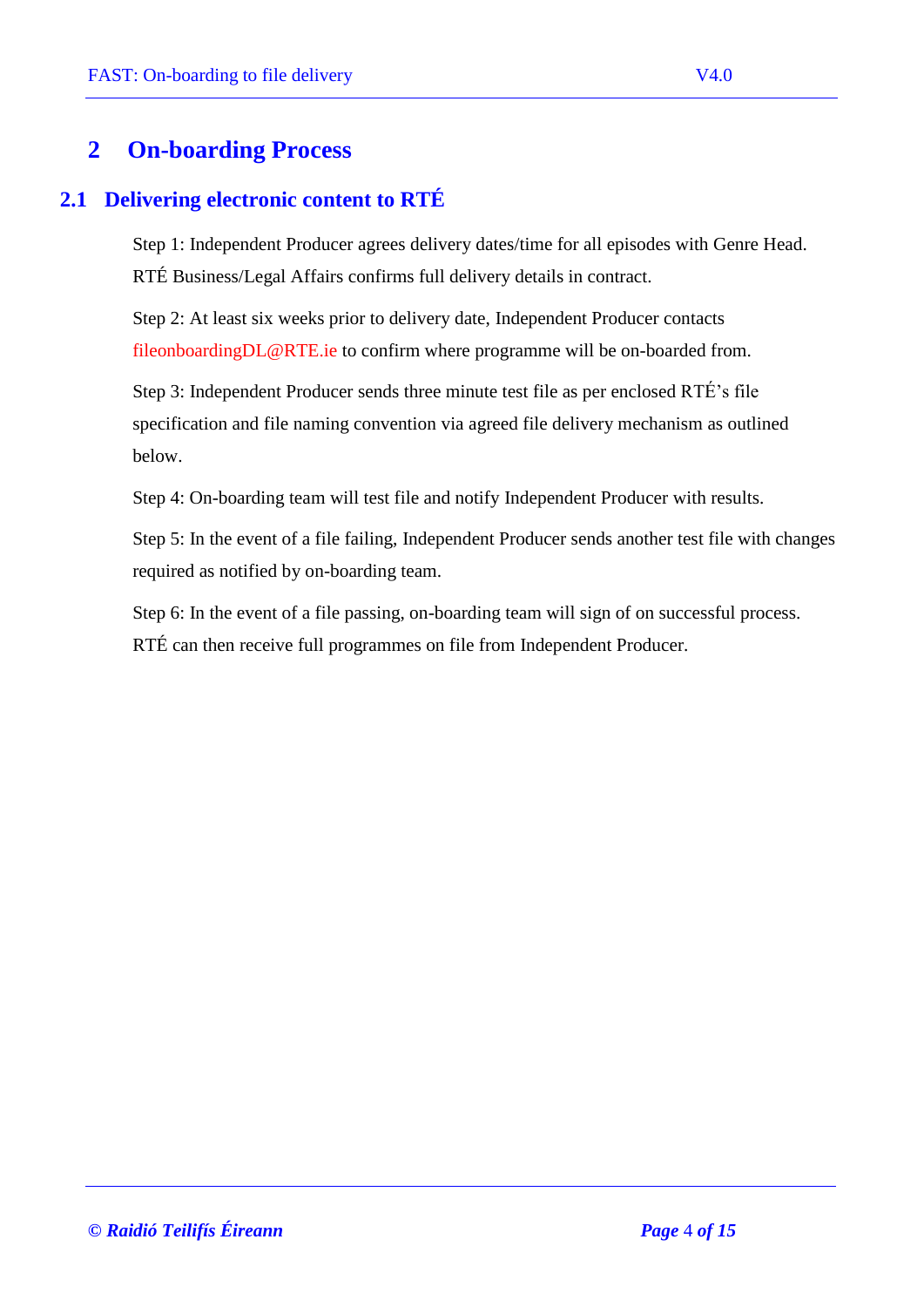#### <span id="page-4-0"></span>**3 Electronic File Format**

|                            | RTÉ Preferred HD File standard                                                                                                        |  |  |
|----------------------------|---------------------------------------------------------------------------------------------------------------------------------------|--|--|
| File Type                  | mxf                                                                                                                                   |  |  |
| <b>File Format</b>         | $OP1-a$                                                                                                                               |  |  |
| <b>File Format Profile</b> | Closed/Complete                                                                                                                       |  |  |
| Video Compression          | MPEG-2 LONG GOP                                                                                                                       |  |  |
| <b>GOP</b> Format          | Fixed, $M=3$ $N=12$                                                                                                                   |  |  |
| Colourspace                | 4:2:2                                                                                                                                 |  |  |
| <b>Commercial Name</b>     | <b>XDCAM HD 422-50</b>                                                                                                                |  |  |
| Resolution                 | 1920 x 1080                                                                                                                           |  |  |
| Video bit rate             | 50Mbps 8bit                                                                                                                           |  |  |
| Interlaced                 | Yes                                                                                                                                   |  |  |
| <b>Field Dominance</b>     | Upper Field First – Field 1                                                                                                           |  |  |
| Timecode standard          | <b>MXF Timecode Track</b>                                                                                                             |  |  |
| Programme Start            | 10:00:00:00                                                                                                                           |  |  |
| Preferred Aspect Ratio     | 16:9 FHA                                                                                                                              |  |  |
| <b>Frame Rate</b>          | 50i i.e. 25 frames per second interlaced or 50 interlaced fields per<br>second                                                        |  |  |
| Time code standard         | <b>MXF Timecode Track</b>                                                                                                             |  |  |
| <b>Access Services</b>     | If there is a requirement to deliver subtitles, audio description<br>and/or Irish Sign Language (ISL), please contact subtitle@rte.ie |  |  |

All files delivered to RTÉ must adhere to the following specifications:

| <b>Audio</b> | <b>RTÉ Preferred HD File standard (TX copy)</b>                 |  |  |  |
|--------------|-----------------------------------------------------------------|--|--|--|
| General      | General Audio should be in stereo, if mono is supplied, ideally |  |  |  |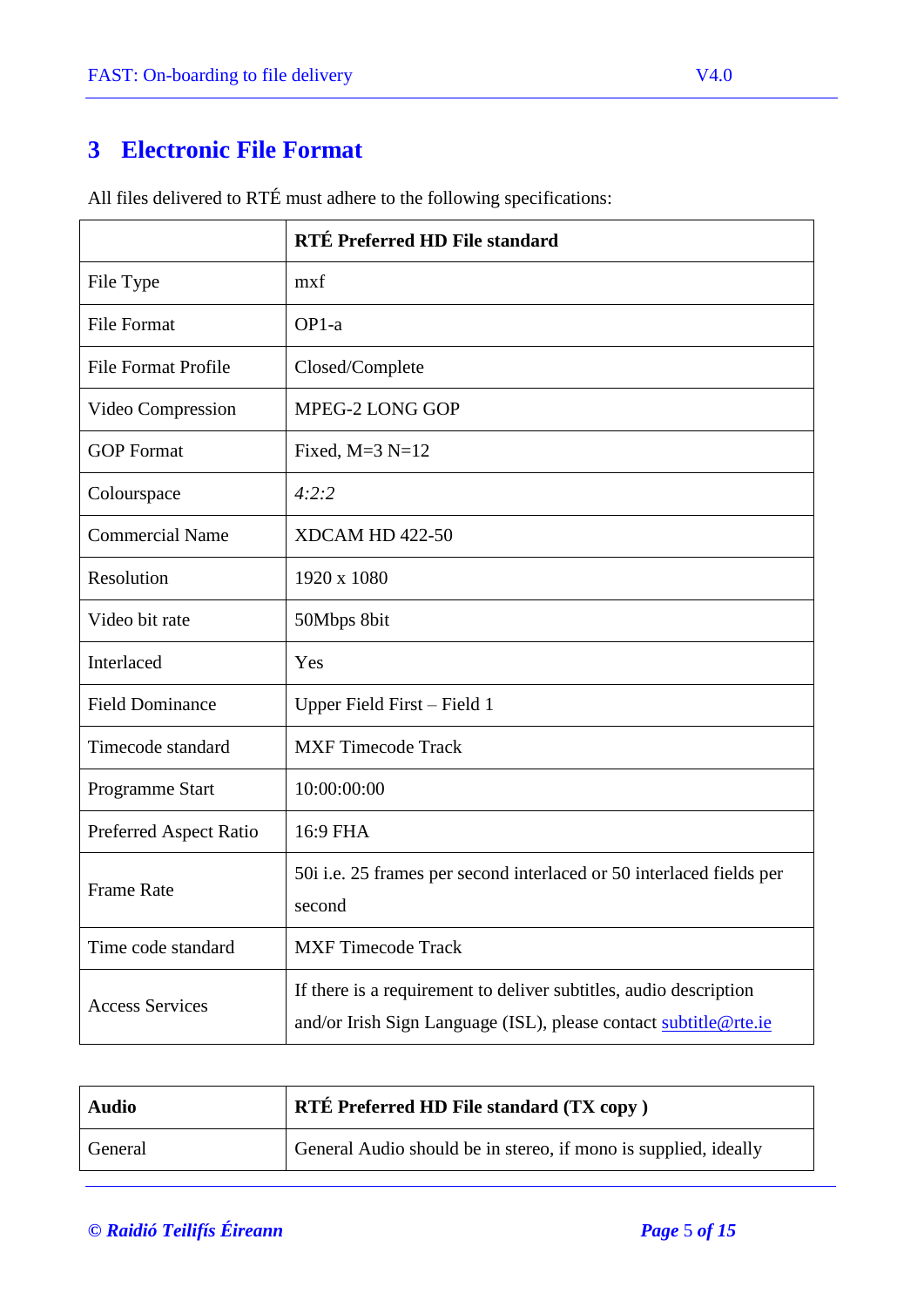|                     | recorded on Track 1 and Track 2 (phase compatible).            |
|---------------------|----------------------------------------------------------------|
| <b>Audio Stream</b> | 1 Stream up to a max of 8 tracks                               |
| <b>Audio Tracks</b> | Track 1 and 2: Audio                                           |
|                     | Track 3 and 4 (optional): Music and Effects or Dolby E         |
|                     | Track 5 and 6 (optional): Audio Description                    |
| Audio Spec          | Codec: PCM uncompressed                                        |
|                     | Wrapped: BWF (Broadcast wav) as preferable but will accept AES |
|                     | 8 tracks                                                       |
|                     | 24 Bit resolution                                              |
|                     | Sample frequency: 48kHz                                        |
| <b>Audio Levels</b> | Follow guidelines provided by the EBU Recommendation R 128,    |
|                     | "Loudness normalisation and permitted maximum level of audio   |
|                     | signals"                                                       |

| <b>Other requirements</b> | <b>RTÉ Preferred HD File standard (TX copy)</b>                                        |
|---------------------------|----------------------------------------------------------------------------------------|
| Clock and programme       | An alignment/identification leader must precede the programme                          |
| Identification            | recording. This should consist of:                                                     |
|                           | <b>Bars</b> and Tone                                                                   |
|                           | Preferably 30 seconds of countdown clock with tone, minimum                            |
|                           | of ten seconds of countdown clock with tone for first 5 seconds                        |
|                           | The clock should be circular format when viewed in 16:9 to<br>$\overline{\phantom{a}}$ |
|                           | allow positive identification of the programme format                                  |
|                           |                                                                                        |
|                           | The following should be included on the leader                                         |
|                           | The Post Production company name and telephone number<br>$\qquad \qquad$               |
|                           | Series Name                                                                            |
|                           | Programme Name/Episode Title<br>$\overline{a}$                                         |
|                           | Series No and/or Episode Number                                                        |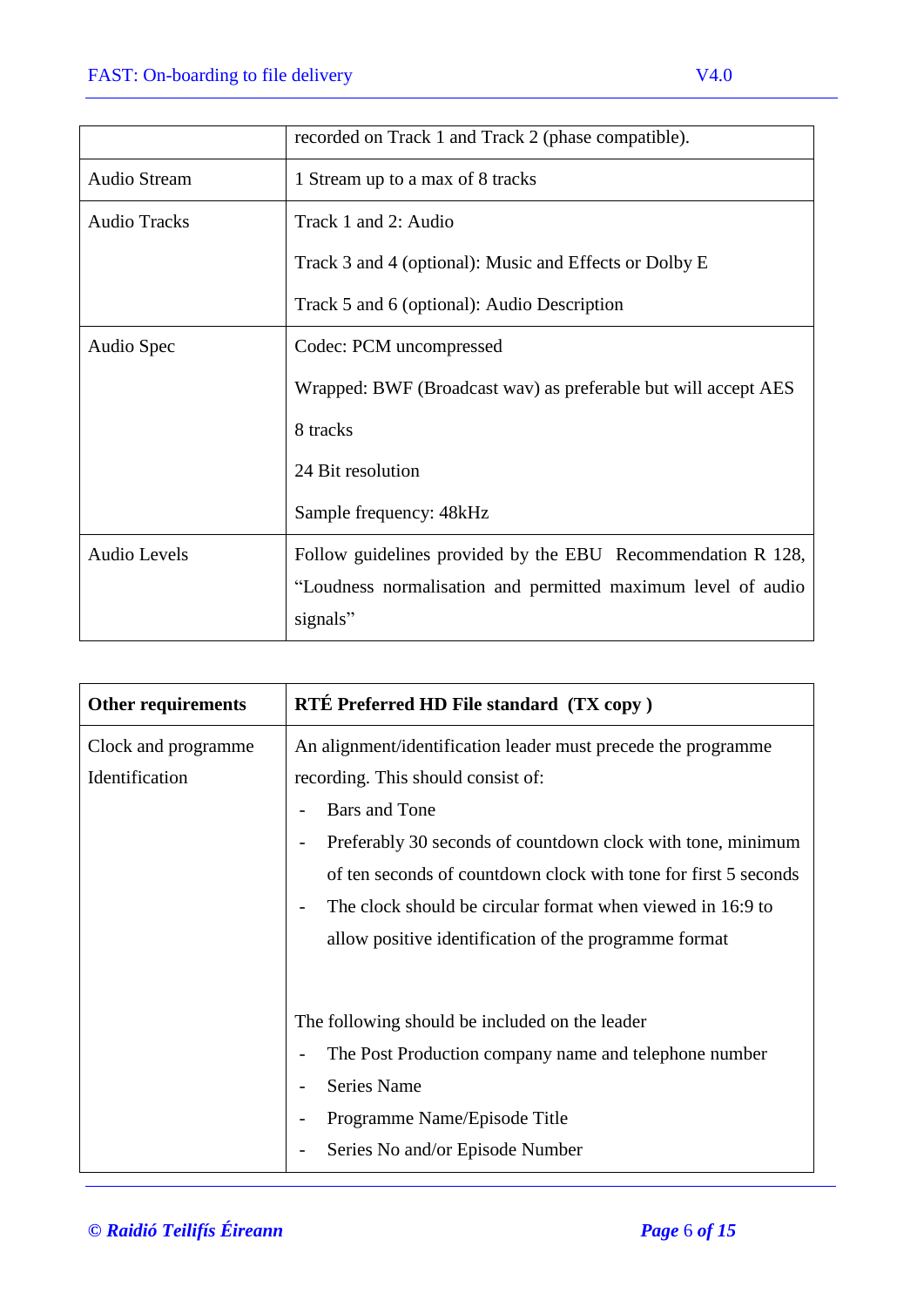|  | <b>Aspect Ratio and Audio Track Allocation</b> |
|--|------------------------------------------------|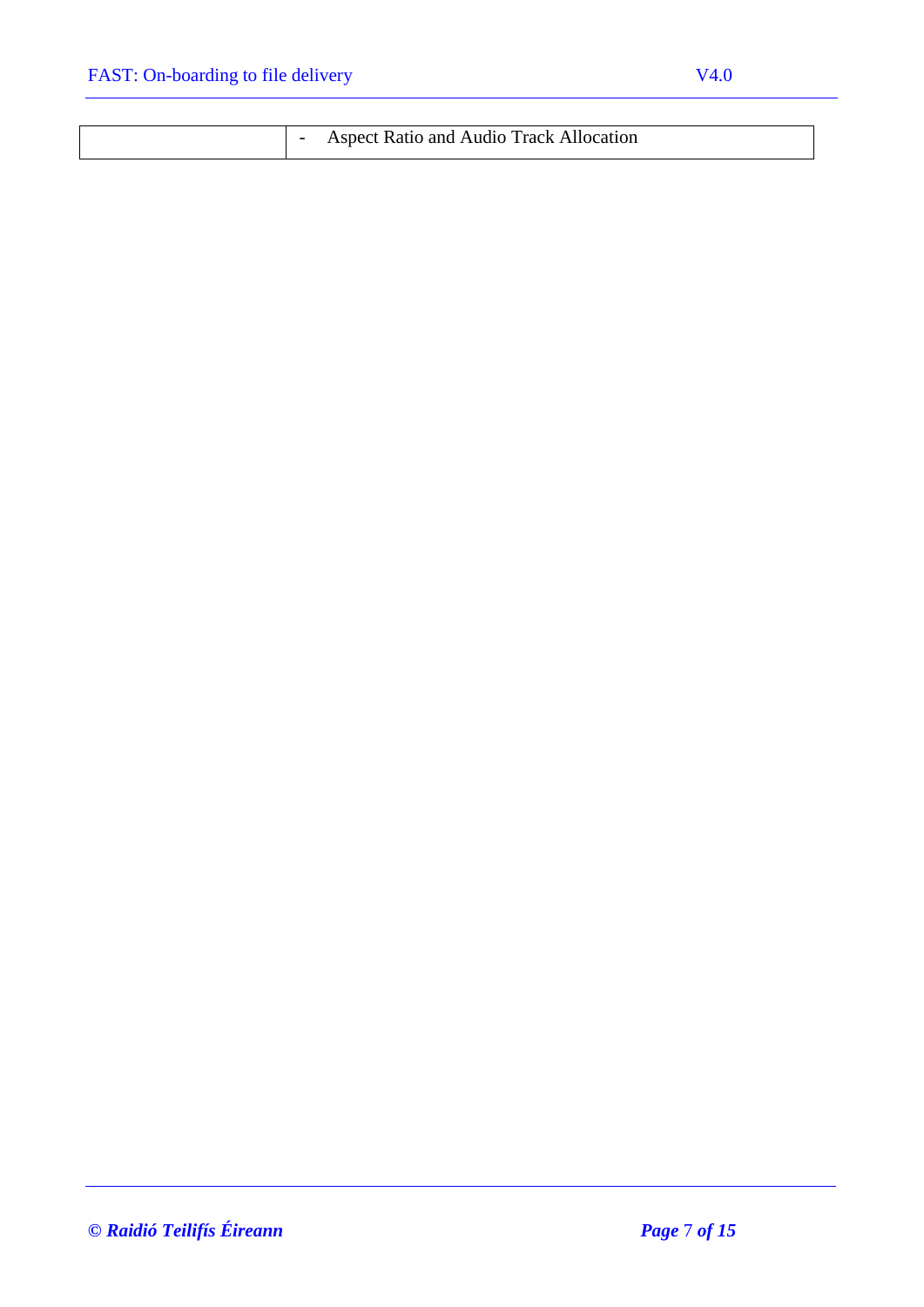<span id="page-7-0"></span>All files delivered to RTÉ should adhere to the following file naming convention. Any changes must be agreed and documented as part of the on-boarding process.

#### **RTÉ File Naming Convention (Programme and Subtitle filenames)**

The filename must be unique and human readable. Subtitle should have the same filename as programme file with a different file extension. There should be no spaces in the name or the delivery mechanism will not work.

| <b>Field required</b>            | RTÉ standard (where applicable)                                                                                         |
|----------------------------------|-------------------------------------------------------------------------------------------------------------------------|
| Supplier name                    | 3 letter acronym of Supplier name (e.g. BBC, Highwire)                                                                  |
| Distributor (or Post House) name | 3 letter acronym of distributor name (e.g. RED for Red<br>Bee; WML for Windmill Lane). "DIR" if direct from<br>supplier |
| Series name                      | 4 letter acronym                                                                                                        |
| Series number                    | Number                                                                                                                  |
| Episode number                   | Number preceded by 'e'                                                                                                  |
| <b>File Format</b>               | <b>XDCAM</b> for HD                                                                                                     |
| <b>Filename Extension</b>        | .mxf for programme files, .stl for subtitle files                                                                       |
| <b>Sample Video filenames</b>    |                                                                                                                         |
| BBCREDeast13e1579XDCAM.mxf       | BBC, Red Bee, Eastenders Series 13, Episode 1579,<br>XDCAM, programme file                                              |
| FOXDIRlost2e12XDCAM.mxf          | Fox (Fox delivered direct) Lost, Series 2, Episode 12,<br>XDCAM, programme file                                         |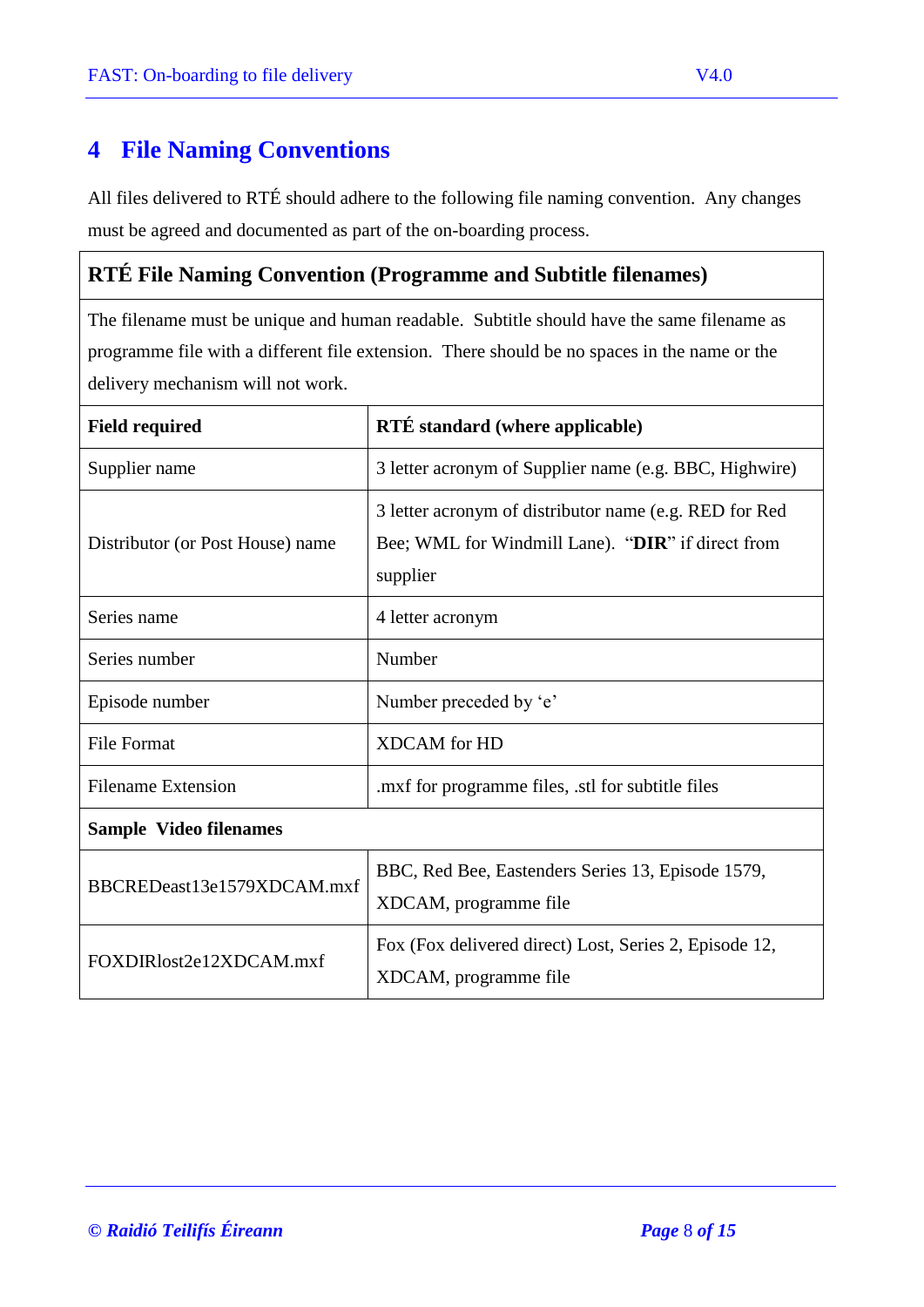<span id="page-8-0"></span>The current preferred mechanism for electronic file delivery is using Aspera web client. Windows compatible, virus checked USB keys are also acceptable. The Signiant transfer mechanism will be available soon.

#### <span id="page-8-1"></span>**5.1 Aspera Delivery**

Please use the following URL, username and password to access the delivery site:

Supported Browsers and system requirements

Aspera URL : <http://aspera-connect.rte.ie/aspera/user/>

#### **5.1.1 Installing the Aspera web client**

Firstly, you will be presented with a logon screen, use the username and password provided

|            | The server http://aspera-connect.rte.ie:80 requires a |
|------------|-------------------------------------------------------|
|            | username and password. The server says: Aspera Users. |
|            |                                                       |
| User Name: | rtetvipu                                              |
|            | ************                                          |
| Password:  |                                                       |
|            |                                                       |
|            |                                                       |

If Java is not enabled you should be asked to enable it.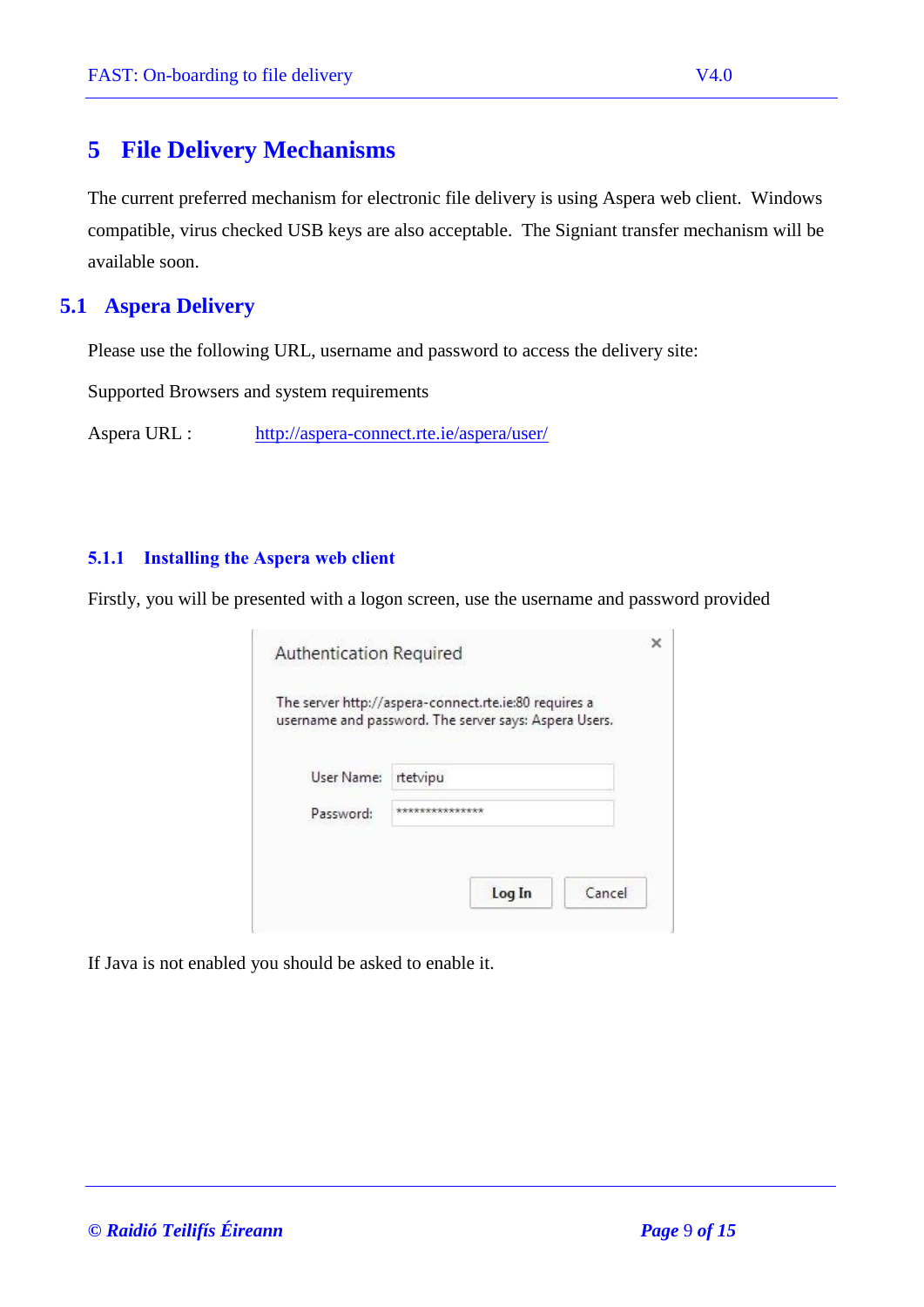| <b>FAST: On-boarding to file delivery</b>                                     | V4.0                                    |
|-------------------------------------------------------------------------------|-----------------------------------------|
| aspera-connect.rte.ie/asp                                                     |                                         |
| $\leftarrow$ $\rightarrow$ $\times$ $\Box$ aspera-connect.rte.ie/aspera/user/ |                                         |
| Java(TM) needs your permission to run.                                        | Run this time   Always run on this site |
| aspera connect server                                                         |                                         |

If you've not installed the aspera client in you browers before you will be prompted to "Install Now"

| aspera-connect.rte.ie/aspex                                                                                                                                                                                                |                                                                                                      |
|----------------------------------------------------------------------------------------------------------------------------------------------------------------------------------------------------------------------------|------------------------------------------------------------------------------------------------------|
| X aspera-connect.rte.ie/aspera/user/<br>←                                                                                                                                                                                  |                                                                                                      |
| aspera connect server                                                                                                                                                                                                      |                                                                                                      |
| aspera-connect.rte.ie<br>Upload File<br>New Folder<br><b>Download</b><br>Upload Folder<br>Delete                                                                                                                           | This site requires Aspera Connect.<br><b>Install Now</b><br>or click here to download the installer. |
| $\Sigma$<br>$\boxed{\square}$<br>Aspera Connect Install Manager :: High-speed file transfer software<br>$\Box$<br>https://d3gcli72yxqn2z.cloudfront.net/connect/install/auto/index<br>€<br><b>Aspera Connect installer</b> |                                                                                                      |
| Version 3.3.3.81344                                                                                                                                                                                                        |                                                                                                      |
| Please download and run the installer.<br>Download Aspera Connect                                                                                                                                                          |                                                                                                      |
| M)                                                                                                                                                                                                                         |                                                                                                      |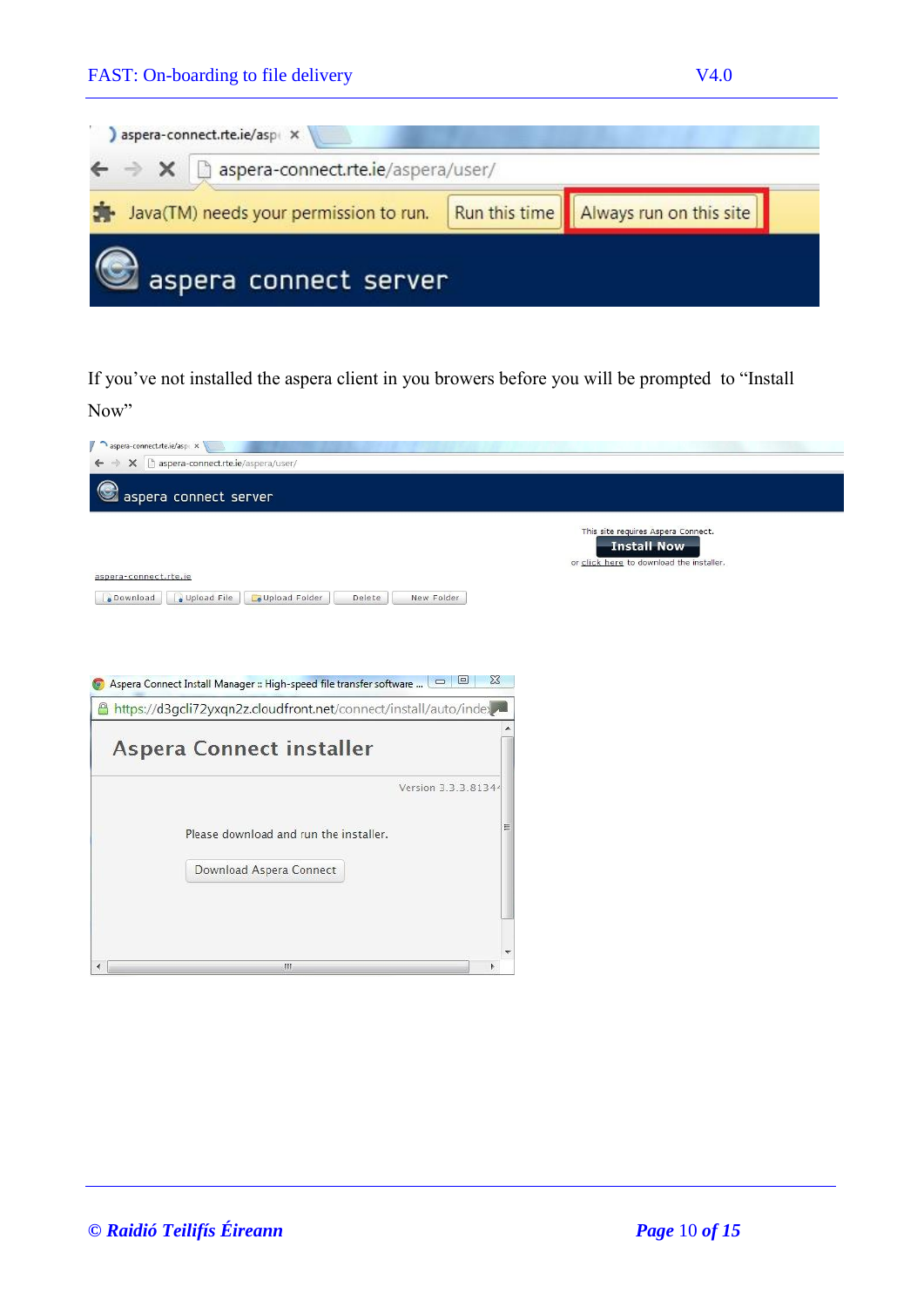| Do you want to run this file?                                                                                                                                       |
|---------------------------------------------------------------------------------------------------------------------------------------------------------------------|
| n\Downloads\AsperaConnectML-3.3.3.81344.msi<br>Name:                                                                                                                |
| Publisher:<br>Aspera, Inc.                                                                                                                                          |
| Type: Windows Installer Package                                                                                                                                     |
| C:\Users\Declan\Downloads\AsperaConnectML-<br>From:                                                                                                                 |
| Run<br>Cancel                                                                                                                                                       |
| V Always ask before opening this file                                                                                                                               |
| While files from the Internet can be useful, this file type can<br>potentially harm your computer. Only run software from publishers<br>you trust. What's the risk? |

|          | <b>End-User License Agreement</b> | Please read the following license agreement carefully  |                                                                                                                                                                                                                                                                                                                                                                             | <b>la</b> aspera     |  |
|----------|-----------------------------------|--------------------------------------------------------|-----------------------------------------------------------------------------------------------------------------------------------------------------------------------------------------------------------------------------------------------------------------------------------------------------------------------------------------------------------------------------|----------------------|--|
|          |                                   | <b>Updated 12/4/12</b>                                 | END-USER LICENSE AGREEMENT FOR ASPERA SOFTWARE                                                                                                                                                                                                                                                                                                                              |                      |  |
|          |                                   |                                                        | This End-User License Agreement (the "Agreement") is a legal contract<br>between you ("User") and Aspera, Inc. ("Aspera"), the owner of certain<br>software programs that have been provided to User either by Aspera or on<br>behalf of Aspera by a third party to which Aspera has granted the right to<br>license or to sublicense the Software Programs (a "Licensee"). |                      |  |
| WARRANTY |                                   |                                                        | BY INSTALLING, COPYING, OR OTHERWISE USING THE SOFTWARE PROGRAMS,<br>YOU AGREE TO BE BOUND BY THE TERMS OF THIS AGREEMENT, INCLUDING THE<br>DISCLAIMER, LIMITATION OF LIABILITY, AND                                                                                                                                                                                        | <b>TERMINATION</b> - |  |
|          |                                   | $\sqrt{1}$ I accept the terms in the License Agreement |                                                                                                                                                                                                                                                                                                                                                                             |                      |  |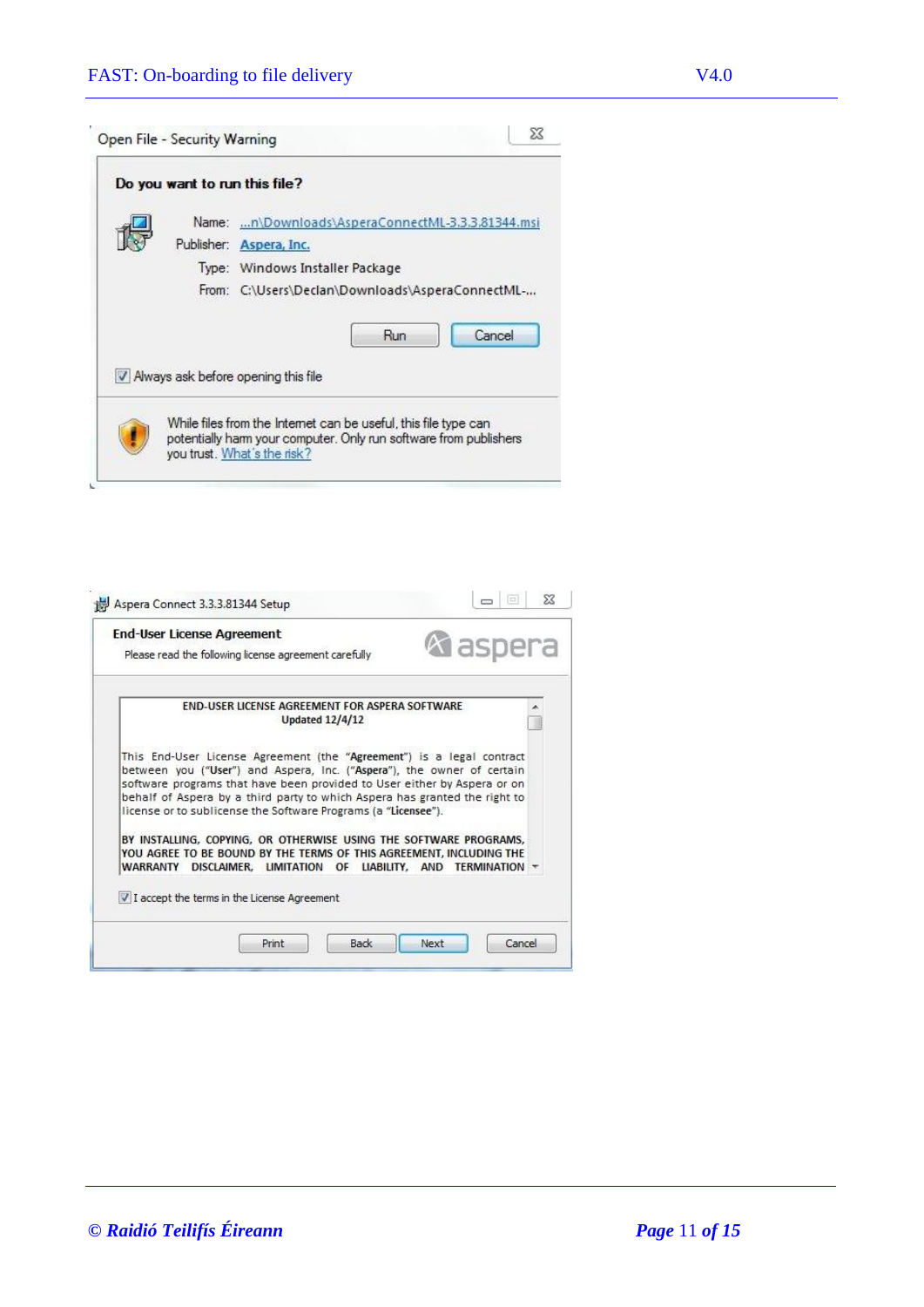| <b><i>L</i></b> aspera |
|------------------------|
|                        |
|                        |
|                        |
|                        |
|                        |
|                        |
|                        |
|                        |
|                        |

Select the Typical Install and Next.

#### **5.1.2 Uploading a File via Aspera**

Select the Upload File button

|  | Upload File |  |
|--|-------------|--|
|  |             |  |

Please **DON'T** upload folders.

Which will open a browse window to navigate to the file you want to upload. Once the file is chosen you will be presented with a confirmation and a rquest for the username and password again.



You can remember the "Allow" your connection choice and password to stop the system prompting. This password will change in the future at which point you will be prompted again.

*© Raidió Teilifís Éireann Page* 12 *of 15*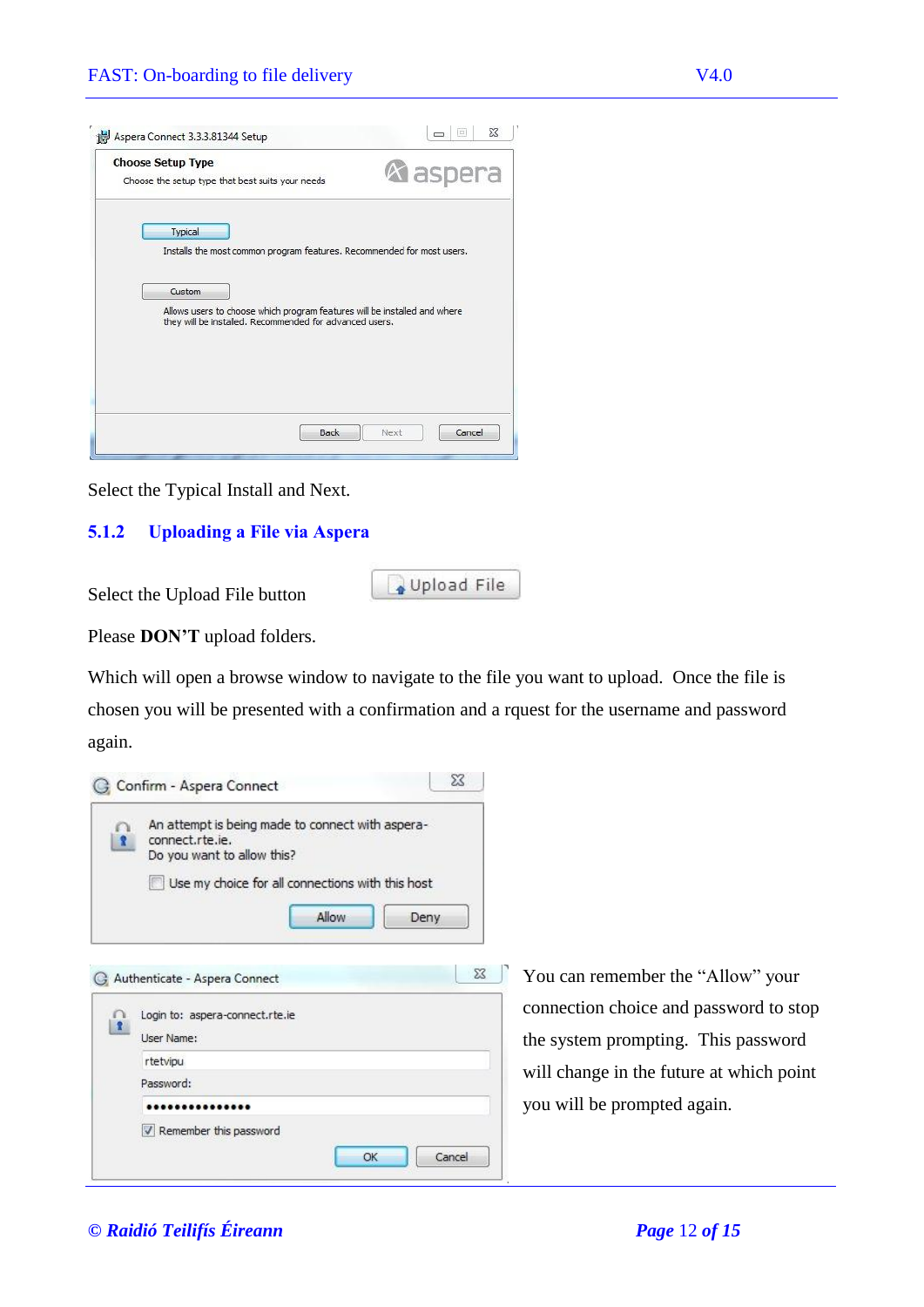| <b>G</b> Transfers - Aspera Connect | $\vert - \vert$ $\vert$ $\vert$ $\vert$ $\vert$ $\vert$ $\vert$ $\vert$ |
|-------------------------------------|-------------------------------------------------------------------------|
| Aspera Install.zip                  |                                                                         |
| Done                                | $\bullet\bullet\circ$                                                   |
|                                     |                                                                         |
|                                     |                                                                         |
|                                     |                                                                         |
|                                     |                                                                         |
|                                     |                                                                         |
|                                     |                                                                         |
|                                     |                                                                         |
|                                     | Clear List                                                              |

The transfer window provides a progress of the uploads. You can retry uploads. It is also where you can limit the bandwidth provided to your client.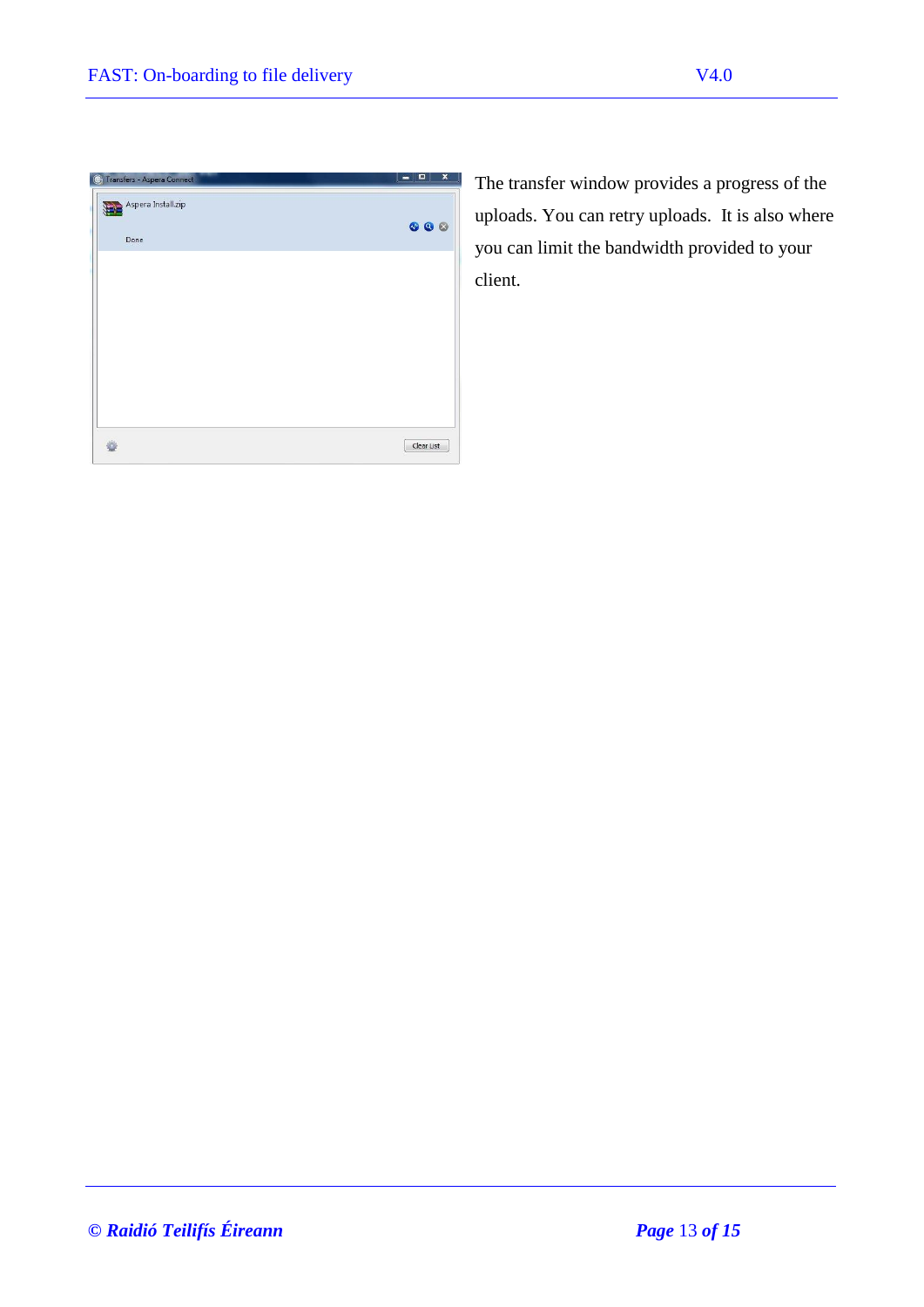#### **5.1.3 Aspera Bandwidth usage**

The Aspera client is licenses to use 100Mbps per active upload. The client will attempt to use all the available internet bandwidth at a client site. It is advisable to limit the local bandwidth on the Aspera client.

In the Transfer window select the gear icon to open the preferences.

In the bandwidth tab allows you to set the transfer rates

|          |                                                   |         | M         |                                                                              |        |
|----------|---------------------------------------------------|---------|-----------|------------------------------------------------------------------------------|--------|
| General  | Transfers                                         | Network | Bandwidth | Security                                                                     |        |
|          | settings below allow you to limit transfer rates. |         |           | Transfer speeds depend on server settings and your network connectivity. The |        |
| Download |                                                   |         |           |                                                                              |        |
|          | Limit to:<br>100                                  |         | Mbps $*$  |                                                                              |        |
|          |                                                   |         |           |                                                                              |        |
| Upload   |                                                   |         |           |                                                                              |        |
|          | Limit to:<br>100                                  |         | Mbps *    |                                                                              |        |
|          |                                                   |         |           |                                                                              |        |
|          |                                                   |         |           |                                                                              |        |
|          |                                                   |         |           |                                                                              |        |
|          |                                                   |         |           |                                                                              |        |
|          |                                                   |         |           |                                                                              |        |
|          |                                                   |         |           |                                                                              |        |
|          |                                                   |         |           |                                                                              |        |
|          |                                                   |         |           | OK                                                                           | Cancel |

#### **5.1.4 Aspera System Requirements**

#### *5.1.4.1 Browser*

The following requirements are applicable when installing and running the Connect application:

- Windows XP SP2, 2003 SP2, Vista, 2008, 7, 8 (see note below)
- IE 7+, Firefox 4+ (32-bit only) or Google Chrome 5+